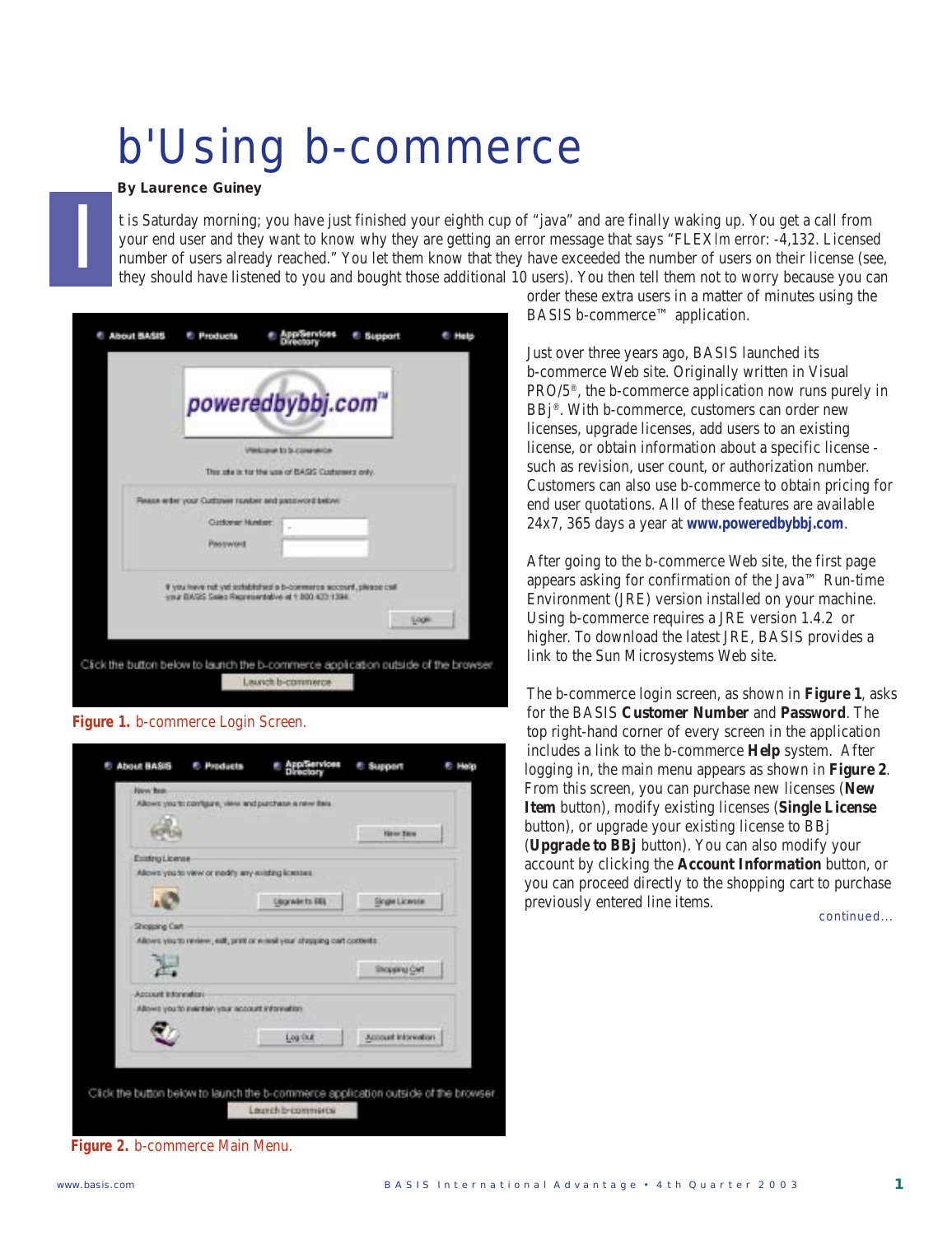| <b>Bers Details</b>             |                                                   |                             |                    |                       |  |
|---------------------------------|---------------------------------------------------|-----------------------------|--------------------|-----------------------|--|
| Product                         |                                                   |                             |                    | ۳                     |  |
| Platform:                       |                                                   |                             |                    | v.                    |  |
| O/S Level:                      |                                                   |                             |                    | v                     |  |
| <b>Revision:</b>                |                                                   |                             |                    | Ŧ                     |  |
| <b>Type:</b>                    |                                                   |                             |                    | 甸                     |  |
| <b>Berg</b>                     |                                                   |                             |                    |                       |  |
| <b>Decoration:</b>              |                                                   |                             |                    |                       |  |
| Standard upers:<br>SAM Renewall | Quantity:<br>ŧ<br><b>Users:</b><br>SAM Plan:<br>m |                             | <b>Total Price</b> |                       |  |
| Reference                       |                                                   | <b><i>Photosiculate</i></b> | Add to Cart        | <b>Matian to Main</b> |  |
|                                 |                                                   |                             |                    |                       |  |

**Figure 3.** Item Detail Screen.

| Senial Number:             | IRRO580295                                                   | View this SN                   | Soan Licenses          |
|----------------------------|--------------------------------------------------------------|--------------------------------|------------------------|
| Authorization:             | 6616702961                                                   | Adlive?                        |                        |
| Purchase Date: 22 Feb 1999 |                                                              | SAM Annual Date:               |                        |
| Product                    | <b>PROS</b>                                                  | SAM or DVK<br>Expiration Date: |                        |
| <b>Platform</b>            | Linux                                                        | Available Support: 0           |                        |
| <b>OIS Level:</b>          | RellHat v5.2-6.0.2.0.38,2.5-15 (Port 1045)                   |                                |                        |
| Revision:                  | 2x                                                           |                                | umbers                 |
| Туриг                      | Shedard Product                                              |                                |                        |
| <b>Uners:</b>              | 5                                                            |                                |                        |
| <b>Bear</b> :              | PRSLNX04502X5TD                                              |                                |                        |
| Description:               | PROVS Linux Red Hiel vS 2-6 0.2 0.36 2 5-1 REV 2 xx Standard |                                |                        |
|                            | View History                                                 | Modify License                 | <b>Hieturn to Main</b> |
|                            |                                                              |                                |                        |

**Figure 4.** Existing License Screen.

**Figure 3** shows the screen for ordering new items. This screen provides generalized access to all of the functionality contained within the b-commerce application. The various functions allow the modification of an existing license, purchasing a new product license, viewing the shopping cart's contents, access to account information for the account logged on, and logging out of the system.

After clicking on the drop down arrow on the right side of the product list box, simply select a BASIS License for BBj or PRO/5® Rev. 4, or select PRO/5 Data Server®, ODBC Driver, PRO/5, or Visual PRO/5 for earlier revisions. The next option, **Platform**, allows the customer to select their appropriate operating system. Selecting the **O/S Level** determines the options available for the appropriate operating system version. The **Revision** option refers to the revision of the BASIS product selected.

Next, select the number of users per license in the **Users** box and the number of licenses with this configuration in the **Quantity** box. There is also the option to select a SAM Plan renewal date if you want one other that date of purchase, which the system uses as the default.

The **Reference** field is for entering a purchase order number, which allows the tracking of an order by a unique identifier. After confirming the selection of the correct items, add the items to the shopping cart by clicking the **Add to Cart** button.

*continued...*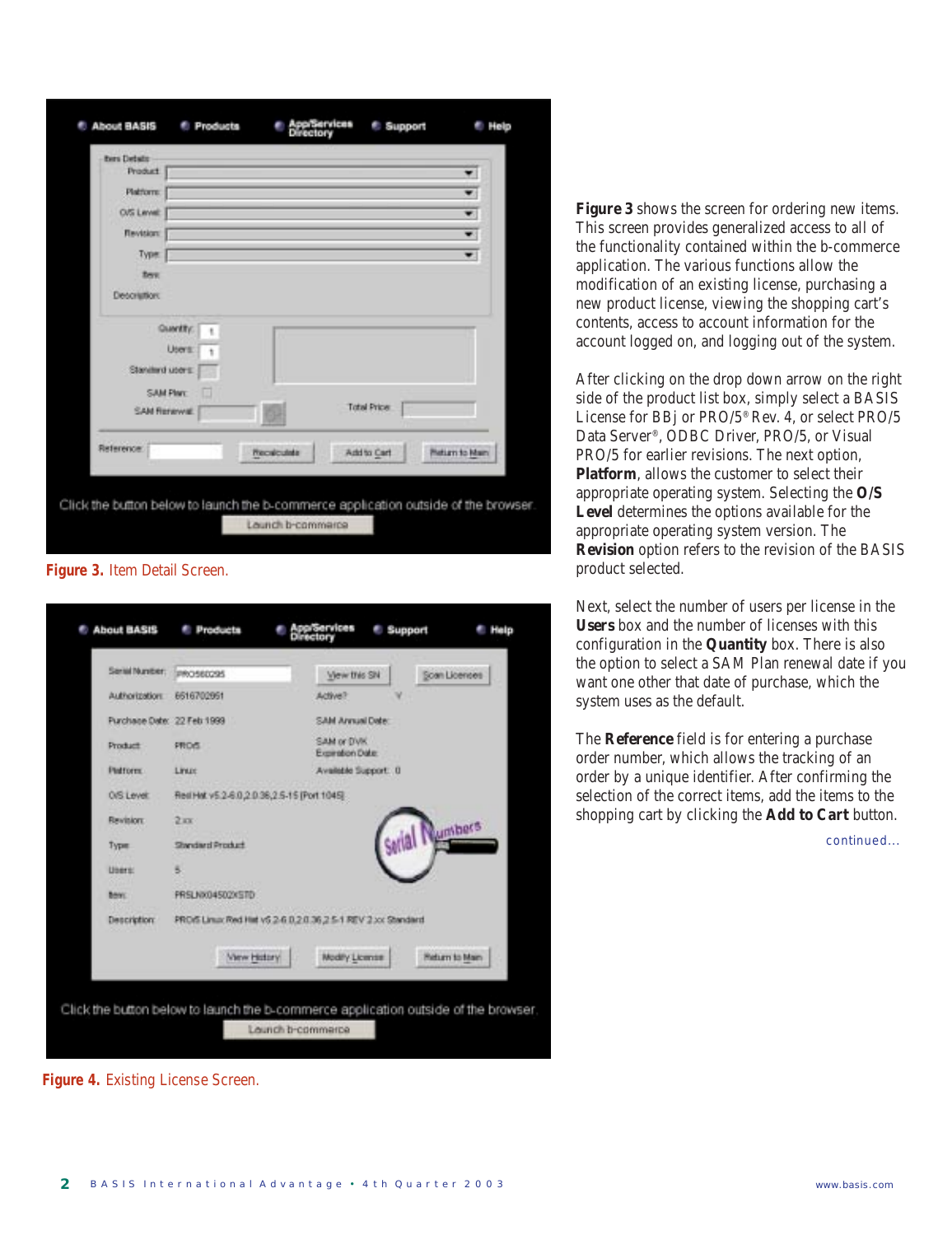| Description:        |                    |            |                        |        | FRO/5 Linux Rest Hat v5.2-6.0.2.0.36.2-5-1 REV 2.xx Standard |  |
|---------------------|--------------------|------------|------------------------|--------|--------------------------------------------------------------|--|
|                     | Transaction Hotory |            | <b>License History</b> |        |                                                              |  |
| Dotte               | <b>Invoice</b>     | Activity   | Revision               | Users. | <b>Rey/Authorization</b>                                     |  |
| 22 Feb 1999 0065167 |                    | NEW        | 204                    |        | <b>Sr2-thcombitc1</b>                                        |  |
| 26 Mar 1999 0000210 |                    | <b>UPD</b> | 2.xx                   |        | 0 6516702951                                                 |  |
|                     |                    |            |                        |        |                                                              |  |

**Figure 5.** History Screen.

| Add to Cart allows you to add a new item to your cart, or make changes to an existing license<br>such as addrep users or updating to a new revision.<br>New Ben<br>Single License<br>Upgrade to Effi<br><b>Modify Cart</b><br>To edit an item in your shopping cert, double-click on a line below. To delete an item, single<br>click if and click the "Delete twn" button.<br>Delete fiers |  |
|---------------------------------------------------------------------------------------------------------------------------------------------------------------------------------------------------------------------------------------------------------------------------------------------------------------------------------------------------------------------------------------------|--|
|                                                                                                                                                                                                                                                                                                                                                                                             |  |
|                                                                                                                                                                                                                                                                                                                                                                                             |  |
|                                                                                                                                                                                                                                                                                                                                                                                             |  |
|                                                                                                                                                                                                                                                                                                                                                                                             |  |
|                                                                                                                                                                                                                                                                                                                                                                                             |  |
|                                                                                                                                                                                                                                                                                                                                                                                             |  |
| Serial Number<br><b>SAM</b><br><b>Oty</b><br><b>Beijo Nunitien</b><br>Lisers  <br>Price<br>Reference                                                                                                                                                                                                                                                                                        |  |
| BASALL1663XXSTD<br>1.543.75 Yes                                                                                                                                                                                                                                                                                                                                                             |  |
|                                                                                                                                                                                                                                                                                                                                                                                             |  |
|                                                                                                                                                                                                                                                                                                                                                                                             |  |
| Subtobal<br>1,543.75                                                                                                                                                                                                                                                                                                                                                                        |  |
|                                                                                                                                                                                                                                                                                                                                                                                             |  |
| Ret:<br>ant Entire Cart<br>Return to Main.<br>E-Mni<br>Checkout                                                                                                                                                                                                                                                                                                                             |  |
|                                                                                                                                                                                                                                                                                                                                                                                             |  |

Modifying a single license or upgrading a license to BBj works much in the same way, with the exception that you must enter the serial number of the license that you want to modify. The **Scan Licenses** button provides a way to search for an existing serial number. As shown in **Figure 4**, using this button also provides revision numbers and the number of users on the license.

The **Modify License** button allows modifications to the configuration of the serial number. To view a license's historical information, select the **View History** button as shown in **Figure 5**.

*continued...* **Figure 6** shows the **Shopping Cart** screen which allows you to add new licenses, modify existing licenses, or simply verify the order. To make changes to the order, double click on the item in question and the b-commerce application goes back to the license modification screen enabling you to make any necessary changes. To e-mail the contents of the shopping cart to yourself at the address provided in the **Account Information** section, simply click on the **E-mail** button.

**Figure 6.** Shopping Cart.